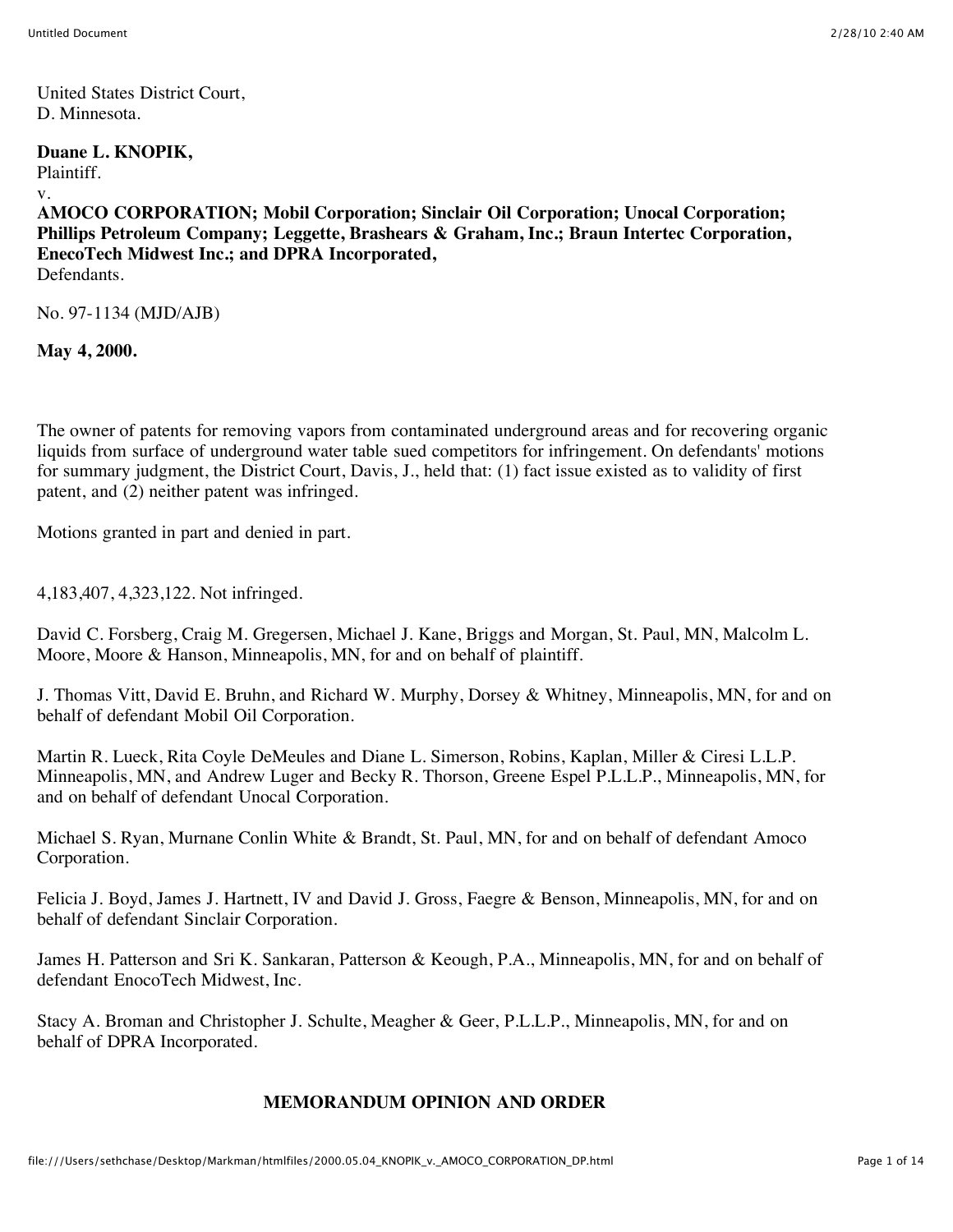### **INTRODUCTION**

Plaintiff brought this action against the named defendants, alleging that each of them has infringed certain patents owned by Plaintiff. The parties have submitted memoranda and accompanying exhibits with respect to their positions on claim construction. Also before the Court are the motions of Amoco Corporation ("Amoco"), Mobil Corporation ("Mobil"), Enecotech Midwest Inc. ("Enecotech") for summary judgment FN1.

FN1. UnoCal Corporation filed a motion for summary judgment as to invalidity with respect to the '407 Patent. Subsequent to the hearing on the motions for summary judgment, UnoCal entered into a settlement with Plaintiff. Amoco filed a notice of joinder in the invalidity motion, thus the Court will address said motion despite UnoCal's settlement. Sinclair Oil Corporation also filed a motion for summary judgment, but has since entered into a settlement with Plaintiff. Therefore, Sinclair's Motion will be dismissed as moot. In addition, Phillips Petroleum Company and Leggette, Brashears & Graham Inc. and DPRA, Inc. have also entered into settlement agreements with Plaintiff.

#### **FACTS**

In 1973, Plaintiff Duane L. Knopik was leasing a gasoline service station from his father-in-law when it was determined that one of the underground gasoline storage tanks had developed a leak. Knopik Declaration para.para. 6-7. Plaintiff was ordered to close the gas station and clean up the gasoline. Id. He sought assistance from the local fire marshal and the Minnesota Pollution Control Agency, but neither could provide help in cleaning up the site. Id. para. 8. Although Plaintiff had no experience in cleaning up contaminant spills, he was able to develop remediation methods for which he eventually received patents. Id.

There are two patents at issue in this litigation. U.S.Patent No. 4,183,407 ('407 Patent) involves an exhaust system and process for the removal of underground contaminant vapors. U.S.Patent No. 4,323,122 ('122 Patent) involves a process for the recovery of organic liquids from underground areas. Both patents generally involve the placement of collector elements below the ground surface, in an area contaminated with undesirable materials, such as gasoline or other fuels. The collector elements are connected to a conduit that extends to the ground surface. A fan or other vacuum source is then connected to the above ground portion of the conduit, which draws air and contaminants through the collector elements and the conduit to the ground surface for recovery or treatment.

Plaintiff filed this action against the named defendants, asserting the infringement of the '407 Patent and the '122 Patent. In response to the allegations contained in the Complaint, certain defendants have moved for summary judgment, arguing that the '407 Patent is invalid or that they have not infringed either the '407 or the '122 Patent.

Prior to making its determination as to the validity of the '407 Patent and whether defendants have infringed the '407 or the '122 Patent, the parties have asked that the Court first construe disputed claim language of each patent.

[1] [2] [3] "A literal patent infringement analysis involves two-steps: the proper construction of the asserted claim and a determination as to whether the accused method or product infringes the asserted claim as properly construed." Vitronics Corp. v. Conceptronic Inc., 90 F.3d 1576 (Fed.Cir.1996). Claim construction is a matter of law. Markman v. Westview Instruments, Inc., 52 F.3d 967, 979 (Fed.Cir.1995) *aff'd,* 517 U.S. 370, 116 S.Ct. 1384, 134 L.Ed.2d 577 (1996) (citation omitted). To ascertain the meaning of claims, the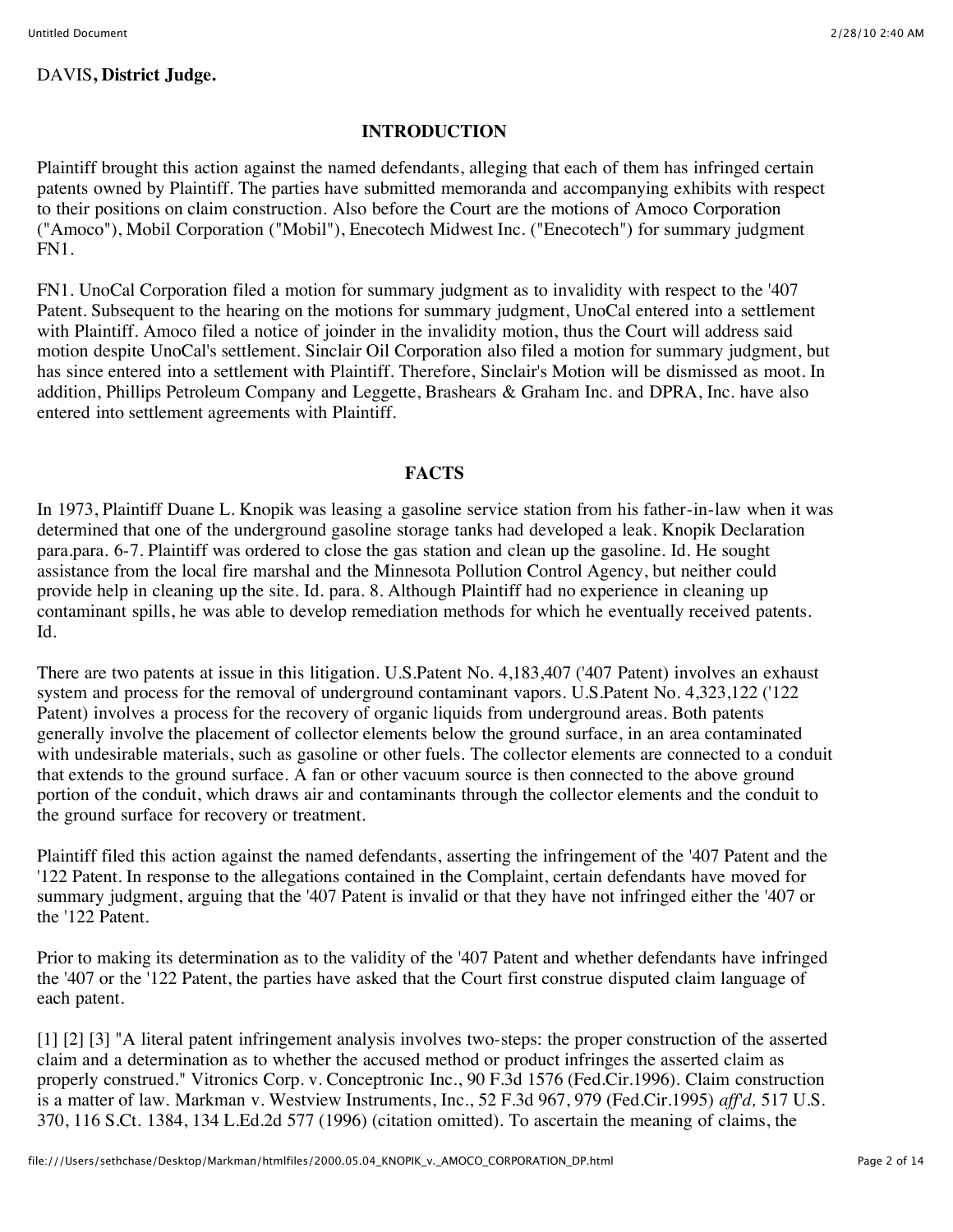Court should first consider the intrinsic evidence of record, which is the patent itself, including the claims, the specification and the prosecution history. *Id.*

[4] [5] The Court begins its analysis by focusing on the words of the claims themselves, both asserted and nonasserted, to define the scope of the patent. *Vitronics,* at 1576. Generally, words in a claim are to be given their ordinary and customary meaning, yet patentees are free to be their own lexicographer. *Id.* If this is the case, the patentee must provide the "special definition" in the specification. *Id.* The specification is a written description of the invention, which description is to be "clear and complete enough to enable those of ordinary skill in the art to make and use it." *Id.* "The specification is always highly relevant to the claim construction analysis. Usually, it is dispositive; it is the single best guide to the meaning of a disputed term." *Id.* The Court must keep in mind, however, that the "specification itself does not delimit the right to exclude. That is the function and purpose of the claims." Markman, 52 F.3d at 980. Particular embodiments and examples that appear in the specification generally are not read into the claims. Constant v. Advanced Micro-Devices, Inc., 848 F.2d 1560, 1571 (Fed.Cir.1988).

[6] The Court may also consider the prosecution history of the patent, which is of primary significance in understanding patent claims. *Markman,* at 980. "The construction of the patent is confirmed by the avowed understanding of the patentee, expressed by him, or on his half [sic], when his application for the original patent was pending ..." *Id.* ( *citing,* Goodyear Dental Vulcanite Co. v. Davis, 102 U.S. 222, 227, 26 L.Ed. 149 (1880)). As with the specification, although the prosecution history can be used to understand the claim, it too cannot enlarge, diminish or vary the limitations in the claim. *Id.*

[7] [8] Usually, an analysis of the intrinsic evidence alone will resolve any ambiguity in a disputed claim term. *Vitronics,* at 1583. However, if the intrinsic evidence alone is not sufficient to resolve an ambiguity, the Court may properly rely on extrinsic evidence. *Id.* Extrinsic evidence refers to evidence that is external to the patent and its file history, such as expert testimony, inventor testimony, dictionaries, and technical treatises and articles. Markman, 52 F.3d at 980. This type of evidence is helpful to explain scientific principles, the meaning of technical terms and terms of art, thus the Court may rely on such evidence "to aid the court in coming to a correct conclusion" as to the "true meaning of the language employed" in the patent. *Id.,* (citation omitted). Extrinsic evidence cannot be used to vary or contradict the terms of the claims. *Id.* at 981.

**I.** '407 Patent

### **A. Claims Construction**

This patent consists of only one claim:

1. A process for removing contaminant vapors from contaminated underground areas and comprising the following steps:

(1) excavating a shaft extending from the ground surface to a point within the contaminated area;

(2) positioning within said contaminated area a plurality of elongate perforated collection elements;

(3) connecting said elongate perforated collection elements to the lower end of a conduit having an upper end opening to the atmosphere, with the collection elements and conduit being angularly spaced from each other; and

(4) exhausting air from the upper portion of said conduit to create less than atmospheric pressure in said conduit and in said collection elements whereby to draw contaminant vapors from the contaminated area into said collection elements and through said conduit to the ground surface.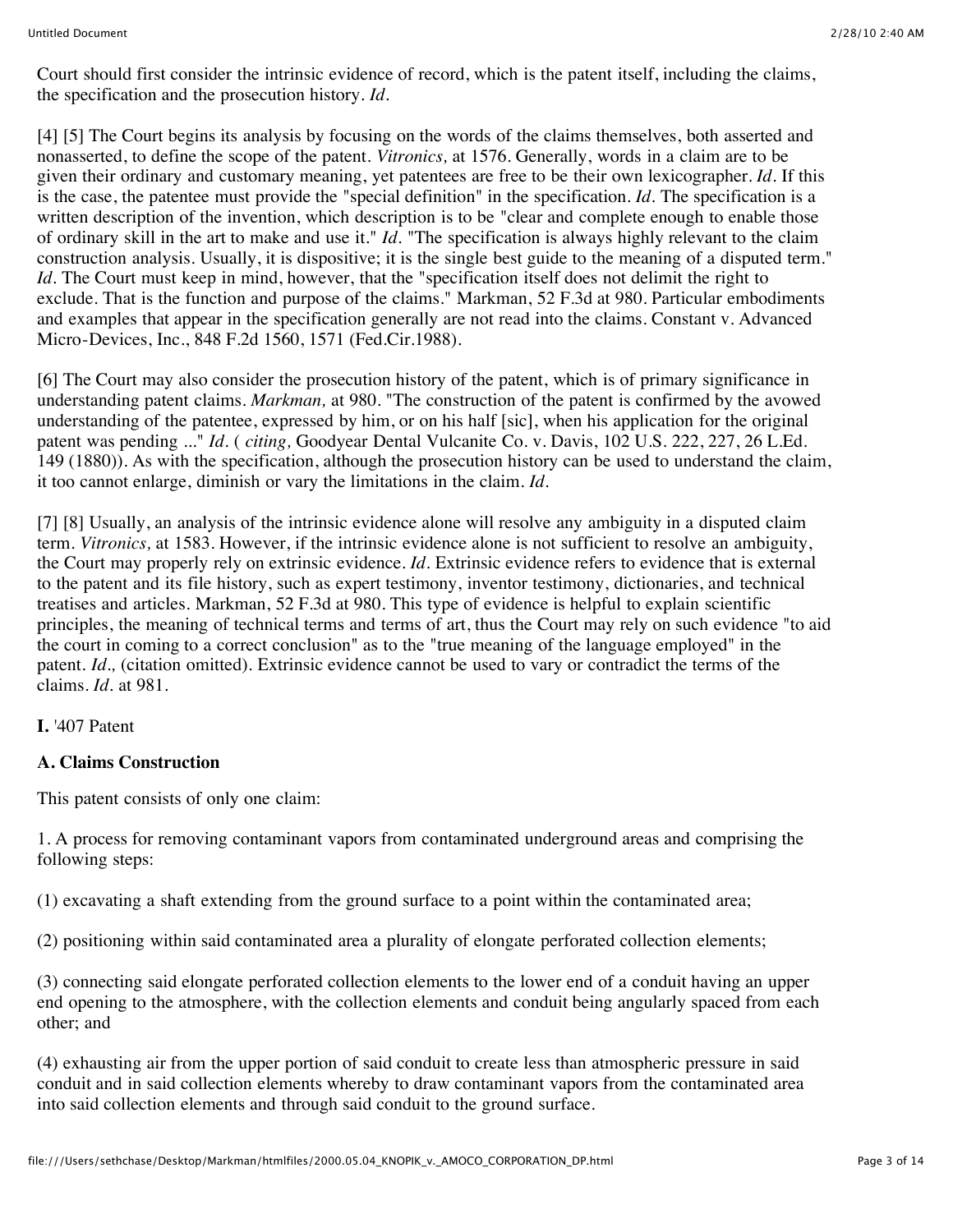Plaintiff generally describes the '407 Patent as involving "method claims" rather than apparatus claims. It is Plaintiff's position that the '407 Patent covers any device or apparatus that provides a channel or flow path for fluids, including contaminant vapors.

# **1. "Removing"**

[9] The parties disagree as to the meaning of the term "removing contaminate vapors from contaminated underground areas" as used in paragraph 1 of the '407 Patent. Plaintiff argues the term means an operation or use of the claimed process for an extended period of time for the purpose of eliminating all or substantially all the contaminants from a contaminated site. Defendants, on the other hand, argue that the term means the removal of any amount of contaminant vapors rather than all or substantially all of such vapors.

The Court begins its analysis with the ordinary meaning of the word "remove." When a general descriptive term is used in a claim, the dictionary definition generally constitutes the ordinary and accustomed meaning of the term. Casler v. U.S., 9 U.S.P.Q.2d 1753, 1772 (Cl.Ct.1988). The dictionary definition of "remove" is: "... 1: to change or shift the location, position, station, or residence of ... 4: to get rid of as though by moving ..." WEBSTER'S THIRD NEW INTERNATIONAL UNABRIDGED DICTIONARY ((C) 1961, 1993) at 1921. This definition does not modify the word "remove" with terms like "completely" or "substantially all." Accordingly, the Court concludes that as soon as the process disclosed in the '407 Patent is commenced,one is engaged in practicing the invention. It is not necessary to complete the process before one is said to be practicing the invention.

In addition, the specification does not support Plaintiff's interpretation of "removal". For the Court to read a limitation from the written description into the claim, the inventor must indicate clearly in the specification that the limitation must be imported into the claim to give meaning to the disputed term. Renishaw PLC v. Marposs Societa' per Azioni, 158 F.3d 1243, 1249 (Fed.Cir.1998). Plaintiff does not indicate clearly in the specification that he would like to add the limitations "completely" or "substantially all" while interpreting the term "removing." Further, Plaintiff has not provided an explicit definition for the term.

## **2. "Contaminated Underground Areas"**

[10] Plaintiff claims that the phrase "contaminated underground areas" means subterranean area of ground soil. He claims that as numerous references have been made in the specification to soil and soil conditions, the purpose and application of the invention is for removal of volatile contaminants from soil. Defendants argue that the phrase is self-explanatory. They argue there is the requirement for the underground areas to be contaminated. They further argue that the phrase "underground areas" cannot be limited to soil, as the specification contains numerous references to the "contaminated area" without limiting the reference to "soil."

The Court finds that the phrase "contaminated underground area" is unambiguous. In the claim, this phrase is not limited to "soil." Also, the claim unambiguously limits the underground area with the term "contaminated." Thus, the plain language of the claim leads to the Court to conclude that the underground areas are not limited to soil, and that such areas must be contaminated. The specification does not alter this result. Plaintiff makes various references to soil and soil conditions, yet he does not clearly indicate that the underground areas are limited to "soil" or "soil conditions."

# **3. Element 1**

[11] With regard to element 1, Defendants argue that the term "shaft" typically represents a cylindrical, rectangular structure that extends from the ground surface downwardly. Thus, Defendants argue that Plaintiff is wrong when he interprets "shaft" to encompass any hole in the ground, no matter the size or shape. A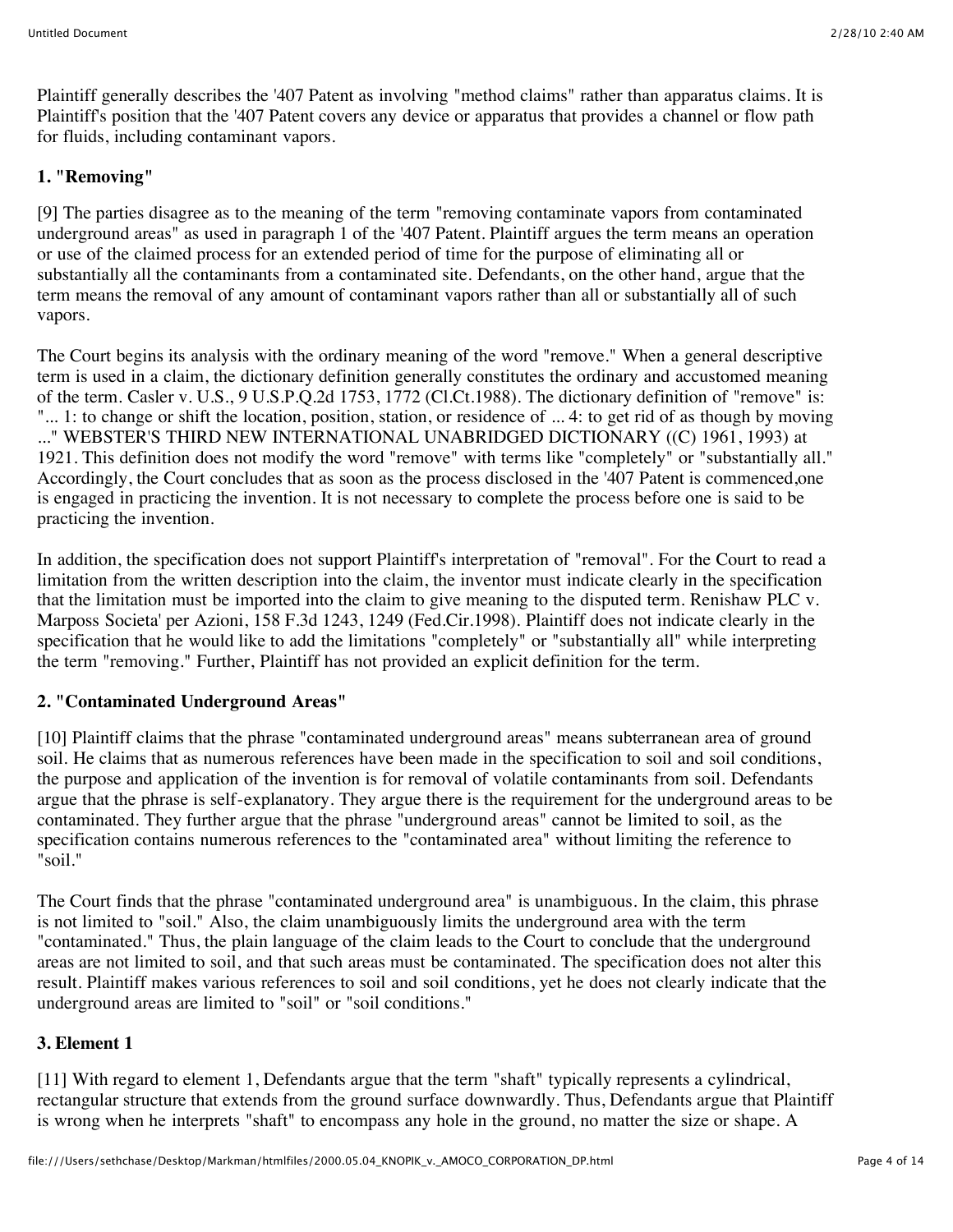horizontal trench is not a shaft. Defendants refer the Court to Figure 1 of the patent which shows the conduit as a single pipe, placed vertically in a shaft. To this, Plaintiff responds that Figure 1 depicts only the "preferred embodiment", but that the language contained in the claim does not limit the patent to the preferred embodiment.

Defendants further argue that this element provides that the shaft is excavated to a point within the contaminated area. Defendants argue that digging a hole to a point requires a specific geometry-which is a cylindrical hole in the ground.

Finally, Defendants argue element 1 limits the claim to a single shaft, not multiple shafts. Plaintiff responds that the claim language does not define the word shaft in any particular way. Relying on the definition in Webster's Third New International Unabridged Dictionary, shaft is simply an opening that extends from the ground surface downwardly to a location below the surface. No particular geometry is required. Nor does the language in element 1 limit the number of shafts in any way.

The dictionary definition of "shaft" is "... 4: any of various long hollow structures: as a(1): a vertical or inclined opening of uniform and limited cross section made for ... ventilating underground workings (2) a passage resembling a mine shaft in structure or function (as in a cave or a pyramid) ..." WEBSTER'S THIRD NEW INTERNATIONAL UNABRIDGED DICTIONARY ((C) 1961, 1993) at 2804. The dictionary definition thus suggests that the ordinary meaning of "shaft" is generally a long hollow structure. The claim adds the limitation to the term "shaft" as requiring this structure to extend from the ground surface to a point within the contaminated area. Thus, combining the ordinary meaning and the claim limitation, the Court concludes that the term "shaft" means a vertical or inclined hollow opening, of uniform and limited cross section, from the ground surface to a point in the contaminated area. Finally, the claim language does refer to a single shaft, not multiple shafts. The claim is thus limited to a single shaft.

### **4. Element 2**

[12] The parties agree that this element requires two or more collection elements. Defendants generally agree with Plaintiff's description of a "collection element" with the exception that Defendants would interpret "collection element" to be a pipe. Plaintiff responds that a collection element is a device, formed from a piece of pipe or something else and that nothing in the claim language limits the device to be formed specifically from pipe. Thus, "collection element" should be construed to include any device or apparatus having perforations that allow contaminant vapors to enter into the interior of the device or apparatus while preventing substantial soil entry.

The specification explicitly provides the meaning of "collection elements."

Each collection element is characterized by having a wall which defines a closed-end tube which has one end open to a chamber. The wall should be a thickness which will not be crushed under the use conditions herein defined. The wall materials should be selected to make the collection elements crush-resistant and not easily deformable in the use conditions described. Elongate collection elements formed of metal such as iron or steel and rigid plastic are preferred.

'407 Patent, Column 2, Lines 17-19. The specification further provides that the perforations "should be large enough to permit vapor entry but not so large as to permit substantial soil entry." '407 Patent, Column 1, Lines 27-28. Based on this language in the specification, the Court finds that "collection elements" means two or more perforated structures with a wall that defines a closed-end tube that has one end open to a chamber. The perforations in the structure should be large enough to permit vapor entry but not so large as to permit substantial soil entry.

### **5. Element 3**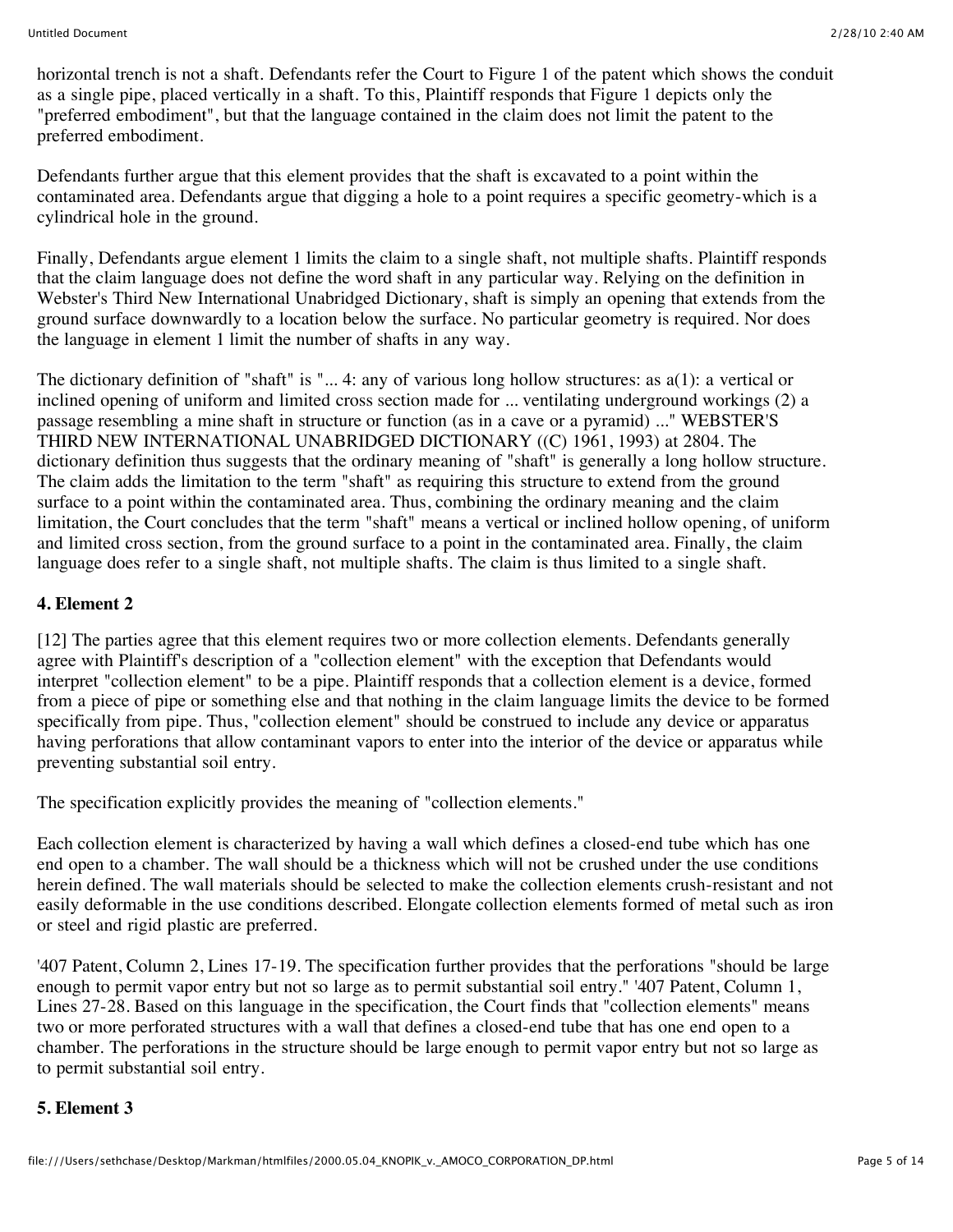[13] Both parties dispute the meaning of the term "lower end." Plaintiff claims that the term "lower end" means below the ground surface and the term "upper end" means opening to the atmosphere above the ground surface. Defendants argue that the term "lower end" means the underground terminal point of the conduit and the upper end means the portion of conduit opening to the atmosphere.

First, the Court looks at the claim language to interpret the meaning of the terms "lower end" and "upper end." The ordinary meaning of the term "end" is "... 1a ... (2): the extreme or last part lengthwise ... the rear end of an automobile> ...." WEBSTER'S THIRD NEW INTERNATIONAL UNABRIDGED DICTIONARY ((C) 1961, 1993) at 748. The Court further notes that limitations to the term "end" are found in the claim language. The claim provides that the collection elements are connected to the "lower end" of the conduit. The collection elements are located within the contaminated area and this contaminated area is located underground. Combining the limitation in the claim that the collection elements are located underground and the ordinary meaning of the term "end", the Court concludes that the term "lower end" means the extreme or last part of the conduit located underground.

The Defendants would like the Court to construe the term "lower end" as a specific "point" located underground. The Court refuses to add the limitation of a specific "point." The Court believes that the issue of whether a specific "point" is the "lower end" is a question of fact, which should be decided during the infringement analysis.

The meaning of the term "upper end" is straight forward. The claim provides the limitation that the "upper end" opens to the atmosphere. Hence, the Court concludes that the term "upper end" must be construed to mean the portion of the conduit opening to the atmosphere.

[14] Both parties dispute the meaning of the term "conduit." Plaintiff construes the term to mean any device or apparatus providing a channel or flow path for fluids including the contaminant vapors. Defendants argue that the "conduit" is a single channel, generally a pipe, placed in the shaft in a generally vertical position.

The Court construes the term "conduit" by looking at the claim language, the ordinary meaning of the term "conduit", and the specification. The claim provides for "a conduit", hence the Court agrees with the Defendants that the claim language provides for only one "conduit." The ordinary meaning of the term "conduit" is "... 1: a natural or artificial channel through which water or other fluid passes or is conveyed ..." WEBSTER'S THIRD NEW INTERNATIONAL UNABRIDGED DICTIONARY ((C) 1961, 1993) at 474. In the specification, the Court finds that Plaintiff has explicitly provided in the '407 patent that his invention can be practiced without the use of a pipe as a conduit, and that the shaft itself can act as the conduit. '407 Patent, Column 4, Lines 14-18. From the ordinary meaning of the term and the limitation in the specification, the Court concludes that the term "conduit" means a channel through which the contaminant vapors are conveyed; the conduit may be a pipe in the shaft or the shaft itself.

The Court refuses to add the limitation that the "conduit" has to be vertical. This limitation is not found in the ordinary meaning of the term, neither is it explicitly provided for in the specification. However, as the conduit may be a pipe in the shaft or the shaft itself, it follows that the orientation of the conduit must be consistent with the shaft. Thus, one end must be open to the air while the other end is located to a point below the surface, in the contaminated area.

[15] Both parties dispute which portions of the invention have to be angularly spaced from each other. The Plaintiff claims that there is only one angular relationship-that the conduit is angularly disposed from the collection elements. The Defendant argues that the patent calls for two angular relationships-the angle between the conduit and collection elements and the angle between the collection elements.

The Court begins its analysis with the claim language. The claim provides that "... the collection elements and conduit being angularly spaced from each other...." '407 Patent, Column 4, Lines 59-61. This claim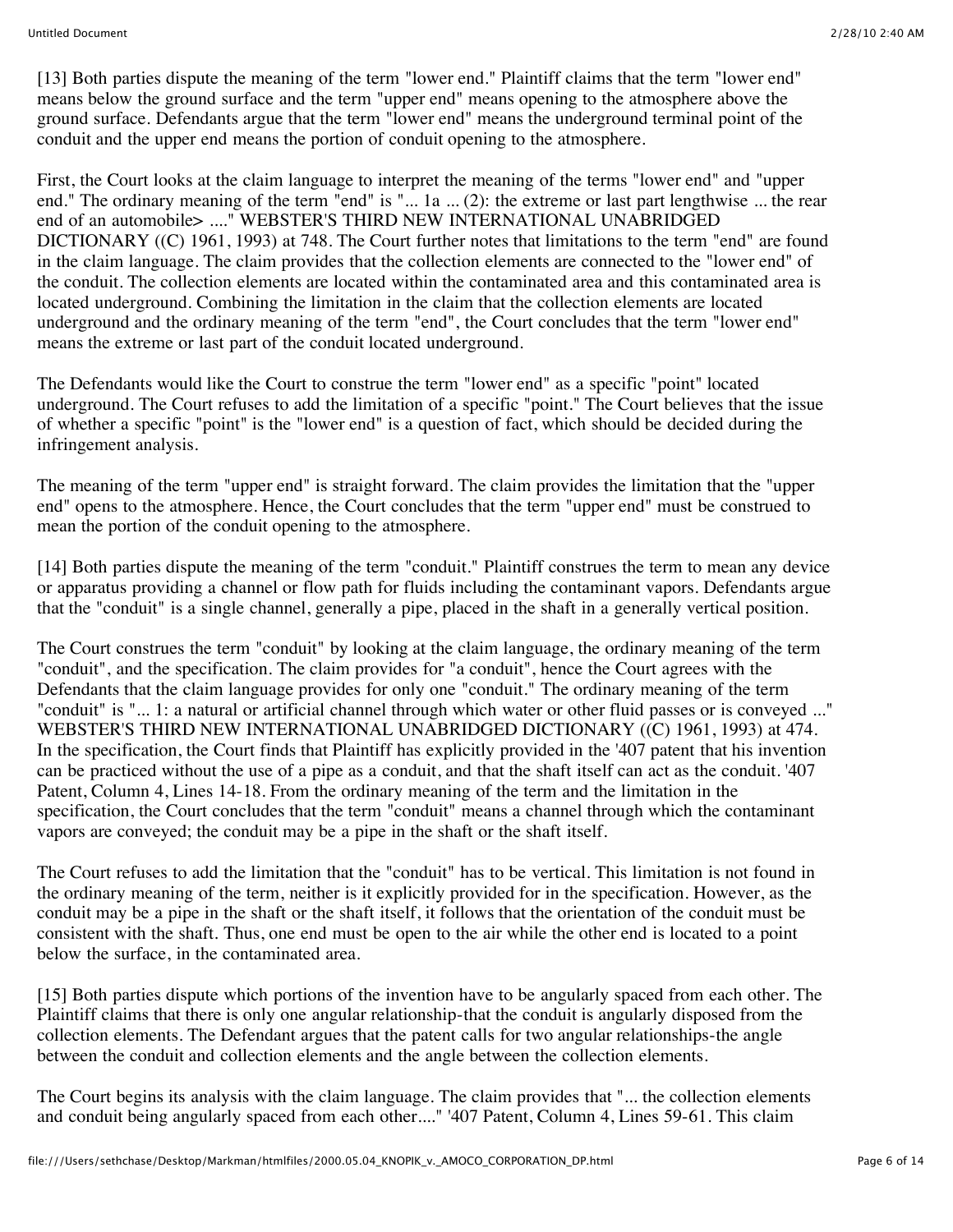language can be read as providing for only one angular relationship between the collection elements and the conduit.

However, the specification contradicts such a reading. In the summary of the invention portion of the specification-as opposed to the description of the preferred embodiment-Plaintiff writes:

The number, length and location with respect to each other of the elongate perforated collection elements *is an important aspect of the invention.* There should be at least two collection elements to provide effective recovery of contaminant vapors from the contaminated area.... The collection elements should be angularly disposed with respect to one another for effective vapor recover. That is, they should not be substantially parallel but should be spaced apart at an angle, preferably of at least 20 ~and most preferably of at least 30.~ The preferred embodiment is in a radial array, although other configurations e.g. fan or wing shapes may be equally useful and may actually be required to avoid ground obstructions.

'407 Patent, Column 1, Lines 61-66 and Column 2, Lines 8-16 (emphasis added). Thus, the specification informs the reader that the placement of the collection elements is an important aspect of the invention, and to that end, the collection elements are not to be parallel, that they should be angularly spaced from each other. Although Plaintiff used the word "should" rather than "must", the language of the specification nonetheless instructs the reader that the collection elements are arranged at an angle from one another. Because of the ambiguity between the claim language and the specification language, the Court will consider the file history.

The Defendants argue that the prosecution history of the '407 Patent is pertinent both as intrinsic evidence in construing the claim and in the context of prosecution history estoppel. "Prosecution history estoppel serves as a limit on the scope of claims by excluding any interpretation of the claim language that would permit the patentee to assert a meaning for the claim that was disclaimed or disavowed during prosecution in order to obtain claim allowance." Zenith Labs., Inc. v. Bristol-Myers Squibb Co., 19 F.3d 1418, 1421 (Fed.Cir.), *cert. denied,* 513 U.S. 995, 115 S.Ct. 500, 130 L.Ed.2d 409 (1994). Arguments made during prosecution must be viewed in context, however. Read Corp. v. Portec, Inc., 970 F.2d 816, 824 (Fed.Cir.1992); *See also,* Southwall Technologies, Inc. v. Cardinal IG Co., 54 F.3d 1570, 1580 (Fed.Cir.) *cert. denied,* 516 U.S. 987, 116 S.Ct. 515, 133 L.Ed.2d 424 (1995) (When a court applies the doctrine of prosecution history estoppel to limit the scope of equivalents, a close examination must be made as to, not only what was surrendered, but also the reason for such a surrender). It is the position of the Defendants that the prosecution history of the '407 Patent supports its interpretation of Element 3.

Originally, Plaintiff filed a total of five claims. Claim 1 was an apparatus claim, Claim 5 was a method claim and Claims 2-4 were dependent claims from Claim 1. Kane Declaration, Ex. A. The original claims refer to the orientation of the collection elements three times. For example, Application Claim 1 required that the collection elements be angularly disposed from the conduit and from each other. Application Claim 4 required that the collection elements be disposed in a radial array. Application Claim 5 required that the collection elements and the conduit be angularly spaced from each other. Plaintiff argues that as illustrated in Application Claims 1 and 4, he knew what language was necessary to require that the collections elements themselves be angularly disposed from each other. Since Application Claim 5, which eventually became Claim 1 of the '407 Patent, uses different language, the claim language that "the collection elements and conduit [be] angularly spaced from each other" cannot be interpreted to require an angular relationship between the collection elements.

[16] The doctrine of "claim differentiation" cannot be used to broaden claims beyond the scope that is supported by the specification. ATD Corp. v. Lydall, Inc., 159 F.3d 534, 541 (Fed.Cir.1998) (citations omitted). Because the specification supports a narrower interpretation, resort to the language of the canceled claim is inappropriate. *Id.*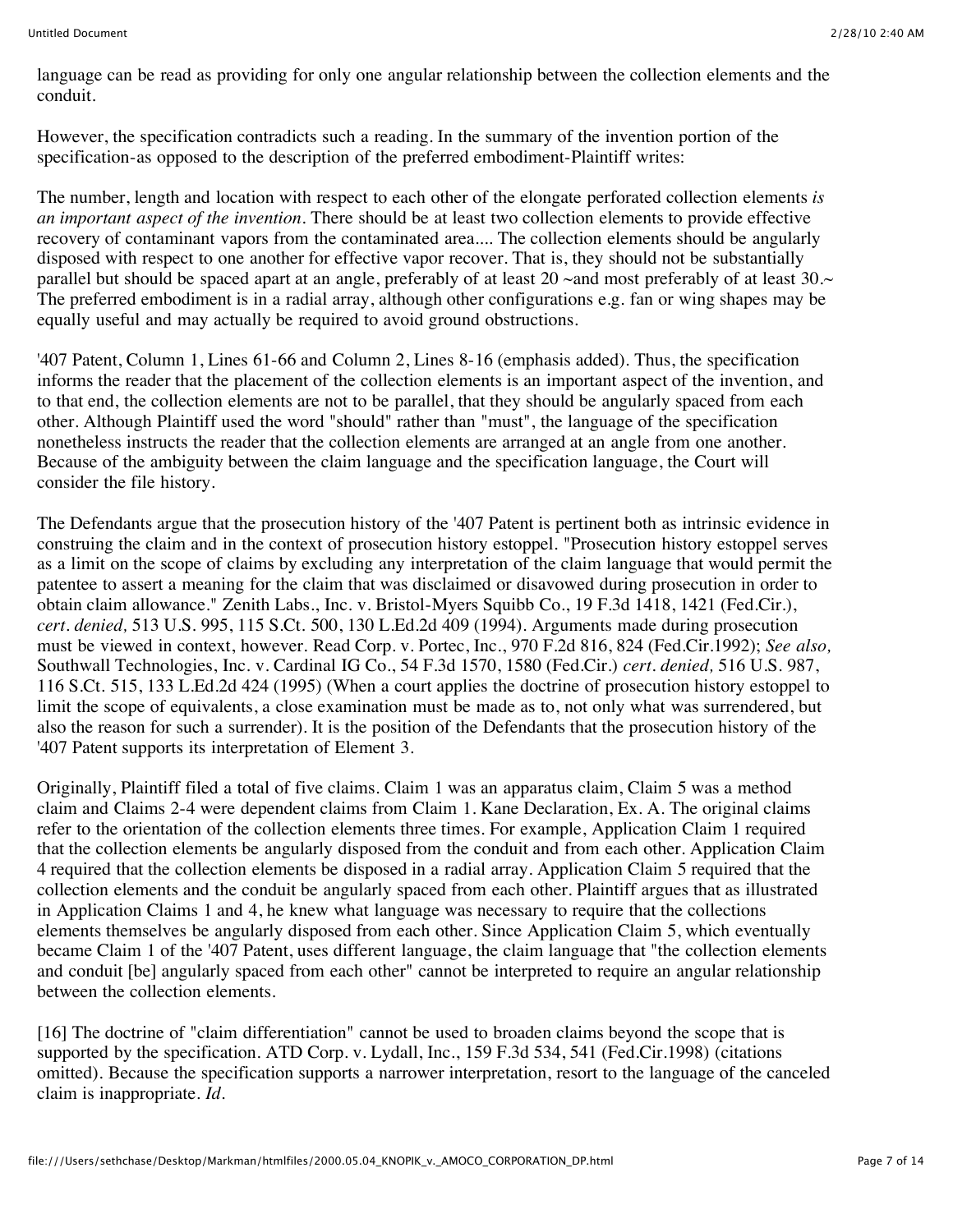Claim 5 of the Application claims was rejected by the Patent Office under 35 U.S.C. s. 103 as unpatentable over U.S.Patent No. 4,026,355 issued to Johnson, et al. ("Johnson reference") in view of U.S.Patent No. 166,357 issue to Gray (the "Gray reference"). Kane Decl.Ex. A, KN 010655. The Johnson reference discloses the use of a number of vertically placed, parallel pipes to remove methane gas from landfills. The Gray reference discloses a fire hydrant in which multiple groundwater collection elements are arranged in a radial array about a common collection point. In light of the Johnson reference and the Gray reference, the patent examiner found:

All the claimed features of Applicant's invention as set forth in the above claims are disclosed by Johnson et al except a manifold and angularly perforated collection elements. Gray shows a manifold D and perforated collection elements angularly extending therefrom. As both references are directed to the removal of underground fluids, it would be obvious to one skilled in the art to modify Johnson et al to include a manifold and collection elements extending therefrom in a radial array as shown by Gray.

### Id.

Plaintiff argues that during the prosecution history of the '407 Patent, he did not distinguish his invention over the Johnson reference because his invention required a radial array. Instead, he distinguished his invention from Johnson by asserting that the Johnson invention required the removal of methane for commercial purposes and that air should not be drawn into the underground area, while his invention provides for the replacement of vapors with air. Kane Decl., Ex. A, KN 010645. He then distinguished Gray by noting that the Gray invention teaches the removal of water, but does not teach the removal of vapors. Id. at KN 010646. Plaintiff also argued that it would be improper to combine the Gray and Johnson references by stating:

There is no indication in either reference of the desirability of making such a combination of references. In fact, it would appear by Johnson et al's disclosure that such a combination would be unwarranted since the modification of Johnson et al's equipment to include a radial array would drastically alter his equipment and process.

## Id.

However, as in the summary of invention included in the '407 Patent specification, Plaintiff described his invention as "... a plurality of perforated collection elements angularly disposed from the conduit and each other...." Sankaran Decl., Exh. D (Amendment After Final Action, dated February 6, 1979) at pages 2-4. He further stated that the method involves "... positioning the collection elements within the contaminated area in a radial display...." Id. In reading the prosecution history of the '407 Patent, it is clear that the patent examiner also understood the invention to include a radial array. *See,* Kane Decl.Ex. A, KN 010655.

The Court also notes that while Plaintiff did not assert the argument that his invention requires a radial array, he also did not assert that his invention could include a configuration that involves parallel collection elements. Rather, the entire prosecution history involves discussion, on the part of the examiner and Plaintiff, of an invention with collection elements that are angularly disposed from each other. Because the file history is consistent with the specification language requiring the collection elements be angularly spaced from each other, the Court interprets Element 3 of Claim 1 as requiring two angles-an angle between the conduit and collection elements and an angle between each of the collection elements.

## **B. Defendants' Motion for Summary Judgment on Invalidity of** '407 Patent

[17] Defendants assert that they are entitled to summary judgment on the claims that they have infringed the '407 Patent on the basis that such patent is invalid. Defendants argue that as Plaintiff conceived of and reduced to practice the claimed invention more than one year prior to the patent application, the patent is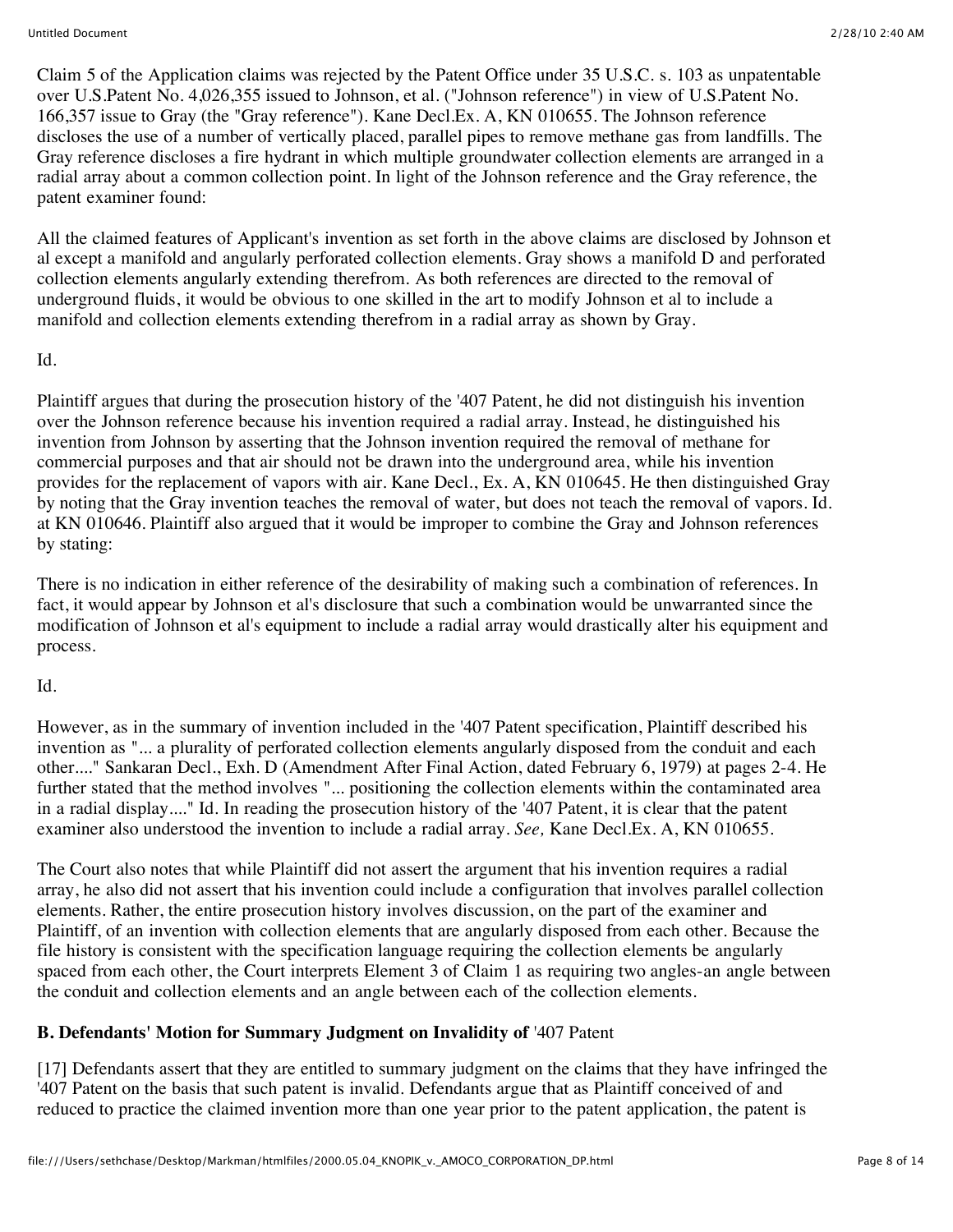invalid. 35 U.S.C. s. 102(b). The critical date for assessing the validity of the '407 Patent is November 7, 1976-one year prior to the date he filed the application for the patent.

Defendants argue that as early as 1974, Plaintiff had commercialized the use of the soil vent system in the ordinary course of his business, Fuel Recovery Company. Thereafter, he installed soil vent systems at sites in Browerville, Austin and in Northeast Minneapolis. Defendants also point out that during the course of the prosecution of the '407 Patent, the Patent Examiner rejected all five claims as obvious under 35 U.S.C. s. 103 in light of existing patents. In response, Plaintiff distinguished these patent references from his invention by filing a Rule 131 Affidavit with the PTO. In this Affidavit, Plaintiff stated that he had "reduced the device and method of his invention to practice well prior to June 30, 1975 [the date the Johnson patent application was filed] ..." Kane Decl. dated 1/6/99 Ex. M. He then went on to describe the "experimental device" used prior to June 30, 1975. Id. p. 2.

Defendants argue that as Plaintiff's invention was placed in the public use or on sale in this country more than one year prior to the filing of the application for patent, the patent is invalid. 35 U.S.C. s. 102(b). One of the purposes of this statute is to prevent an inventor from exploiting the commercial value of his patent while deferring the beginning of the statutory term of the patent. Petrolite Corp. v. Baker Hughes, Inc., 96 F.3d 1423, 1425 (Fed.Cir.1996). Defendants argue the repeated installations and use of the soil vent system more than one year prior to the application were both public and commercial use as contemplated under Section 102(b).

Plaintiff concedes that certain soil vent systems were installed beginning in 1973 at his gas station in Forest Lake, in Browerville, Lowery Avenue in Minneapolis and at Austin, Minnesota. Plaintiff argues, however, that these uses were experimental in that he was not able to determine if the system had worked. It wasn't until he conducted an experiment in his home with a 55 gallon barrel in the spring of 1977. After this experiment proved that his soil ventilation system worked did he file an application for a patent. Experimental use is an exception to Section 102(b). Baxter International, Inc. v. Cobe Laboratories, Inc., 88 F.3d 1054, 1060 (Fed.Cir.1996). Defendants respond that prior installations were not experimental, as Plaintiff was paid for his services for the Browerville, Lowery Avenue and Austin sites. To this, however, Plaintiff asserts he was not compensated for his services, rather he billed an hourly fee to cover the cost of the compressor that he was leasing to run the ventilation system.

The Court has thoroughly reviewed the evidence submitted on the issue of invalidity and finds that genuine issues of material facts exist as to whether the Browerville, Lowery Avenue and Austin sites constitute public and commercial use as contemplated under Section 102(b). Accordingly, on the issue of validity, summary judgment will be denied.

### **C. Mobil and Enecotech's Motions for Summary Judgment on the Issue of Infringement.**

Mobil utilizes independent consultants to recommend, design and install vapor remediation systems used at its sites. Gallagher Aff. para. 6. At a site in Anoka, Mobil utilized the services of Leggette, Brashears,  $\&$ Graham ("LBG") to perform soil vapor extraction tests. The design of the LBG vapor extraction wells did not involve multiple collection elements arranged in a radial array. Rather, a shaft was dug 24 feet into a contaminated area, a single, vertical pipe was placed in the shaft, the bottom ten feet of which was plastic pipe with slotted holes, and a fan or exhaust system attached to the top of the pipe to draw the vapor. This system is referred to as a single "straw" method.

Mobil consultants have also used a method it refers to as the "trench" method. This method involves digging a relatively shallow trench in contaminated soil, placing a slotted pipe horizontally in the trench, connecting the slotted pipe to a vertical pipe that opens to the outside air, usually in an "L" configuration, and connecting a blower or other suction device to the end of the vertical pipe to draw vapors into the horizontal pie and up through the vertical pipe.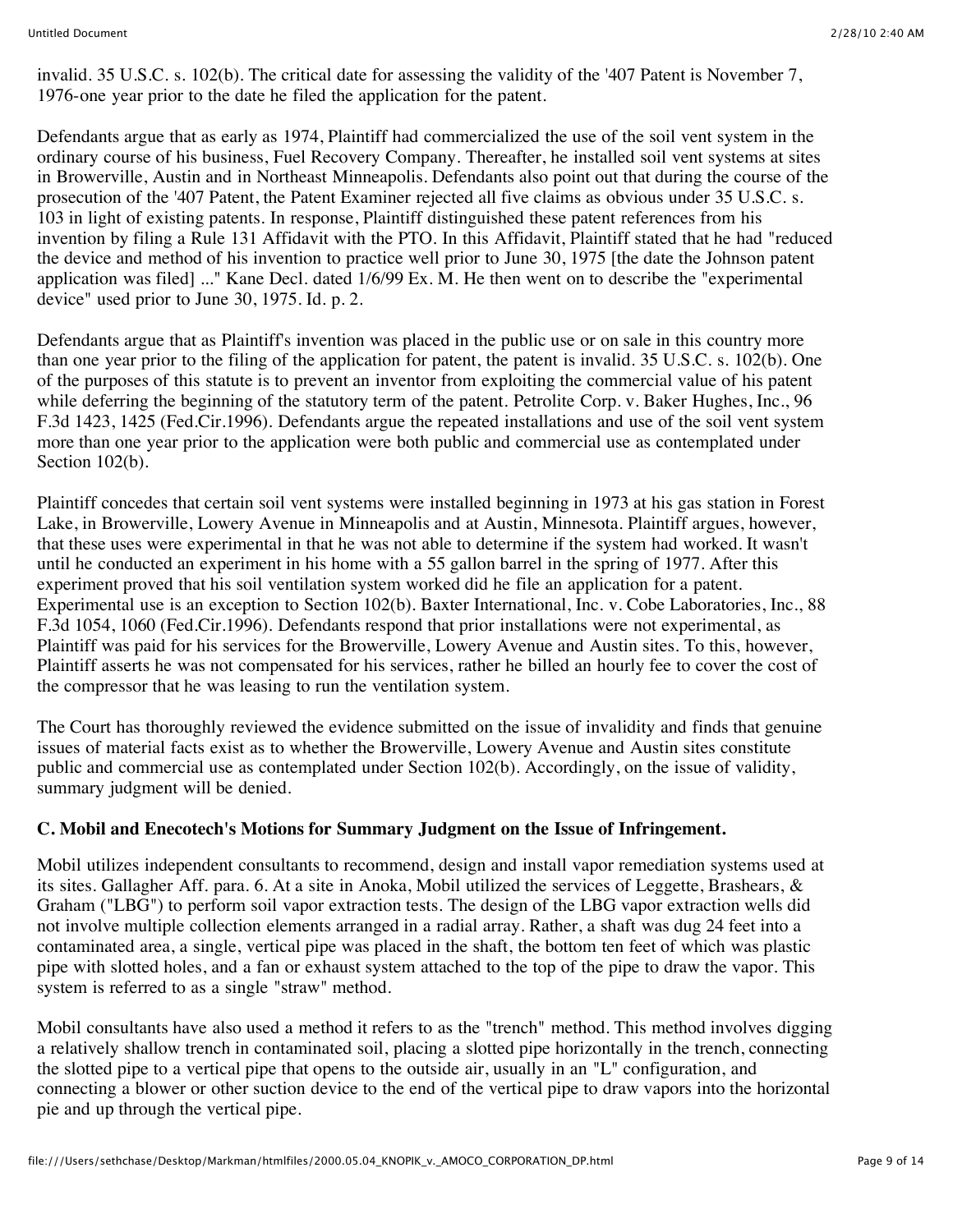Mobil also acknowledges that at some sites, multiple vapor extraction "straws" or "trenches" are connected above ground to a header, which is then connected to a single blower or other suction device. Gallagher Aff. para. 1-4, Exs. 4 and 5. The typical multiple straw systems involves the use of several parallel vertical pipes, and the typical multiple trench method involves the use of parallel horizontal pipes. *Id.* Enecotech also uses straw and trench systems as well as multiple straw and trench systems. *See,* McManamon Declaration.

Mobil and Enecotech seek summary judgment that the single straw and trench methods and the multiple straw and trench methods do not infringe the '407 Patent.

Mobil argues that the single straw and trench methods do not infringe the '407 Patent, as these devices do not utilize multiple collection heads. Element 2 of the '407 Patent requires more than one collection head. Plaintiff agrees that the '407 Patent requires more than one collection element and thus concedes that the single straw and trench methods do not infringe the '407 Patent. Plaintiff does not withdraw his claims as to the multiple straw and trench systems.

[18] Mobil asserts that the multiple straw and trench systems do not infringe the '407 Patent because Element 3 requires that a plurality of collection elements be connected together to the lower end of a single conduit. Mobil further argues that Element 3 requires that the collection elements be at an angle from each other, not substantially parallel. This interpretation is consistent with the Court's construction of the Claim language. Thus, the Court finds that the multiple straw and trench systems do not literally infringe the '407 Patent.

[19] [20] The Defendants argue that there is also no infringement based on the doctrine of equivalents. Under the doctrine of equivalents, "a product or process that does not literally infringe upon the express terms of a patent claim may nonetheless be found to infringe if there is 'equivalence' between the elements of the accused product or process and the claimed elements of the patented invention." Warner-Jenkinson Company, Inc. v. Hilton Davis Chemical Co., 520 U.S. 17, 117 S.Ct. 1040, 1045, 137 L.Ed.2d 146 (1997) ( *citing,* Graver Tank Mfg. Co. v. Linde Air Products Co., 339 U.S. 605, 70 S.Ct. 854, 94 L.Ed. 1097 (1950)). An accused device will be found to have infringed patent claims, when such device performs substantially the same overall function or work, in substantially the same way, to produce substantially the same result as the claimed invention. Graver Tank, 339 U.S. at 608, 70 S.Ct. 854. The doctrine cannot be used to enlarge or extend the scope of claims. *Dolly,* 16 F.3d at 398. Nor can it be used to embrace a structure that is specifically excluded from the scope of the claims. *Id.,* at 400.

As discussed previously in this memorandum opinion, the specification of the '407 Patent clearly teaches the public that the "number, length and location with respect to each other of the elongate perforated collection elements is an important aspect of the invention" and that the collection elements should not be substantially parallel. '407 Patent, Column 1, Lines 61-63 and Column 2, Lines 10-13. This is so even though Plaintiff had put into use a device similar to Mobil's multiple straw method when he installed a system in Austin in 1975, a system that utilized collections elements that were parallel to each other. Knopik Dep.Ex. 10. The Court finds it significant that although Plaintiff clearly was responsible for an installation involving parallel collection elements, the specification of the '407 Patent teaches the general public not to use parallel collection elements. The Court also finds significant that at no time during the prosecution history did Plaintiff notify the PTO of the configuration he utilized in the Austin installation. A review of the entire prosecution history shows that both the PTO and the Plaintiff understood the invention to include collection elements angularly disposed to each other.

Where a patentee has claimed an invention narrowly, "there may not be infringement under the doctrine of equivalents in many cases, even though the patentee might have been able to claim more broadly. If it were otherwise, then claims would be reduced to functional abstracts, devoid of meaningful structural limitations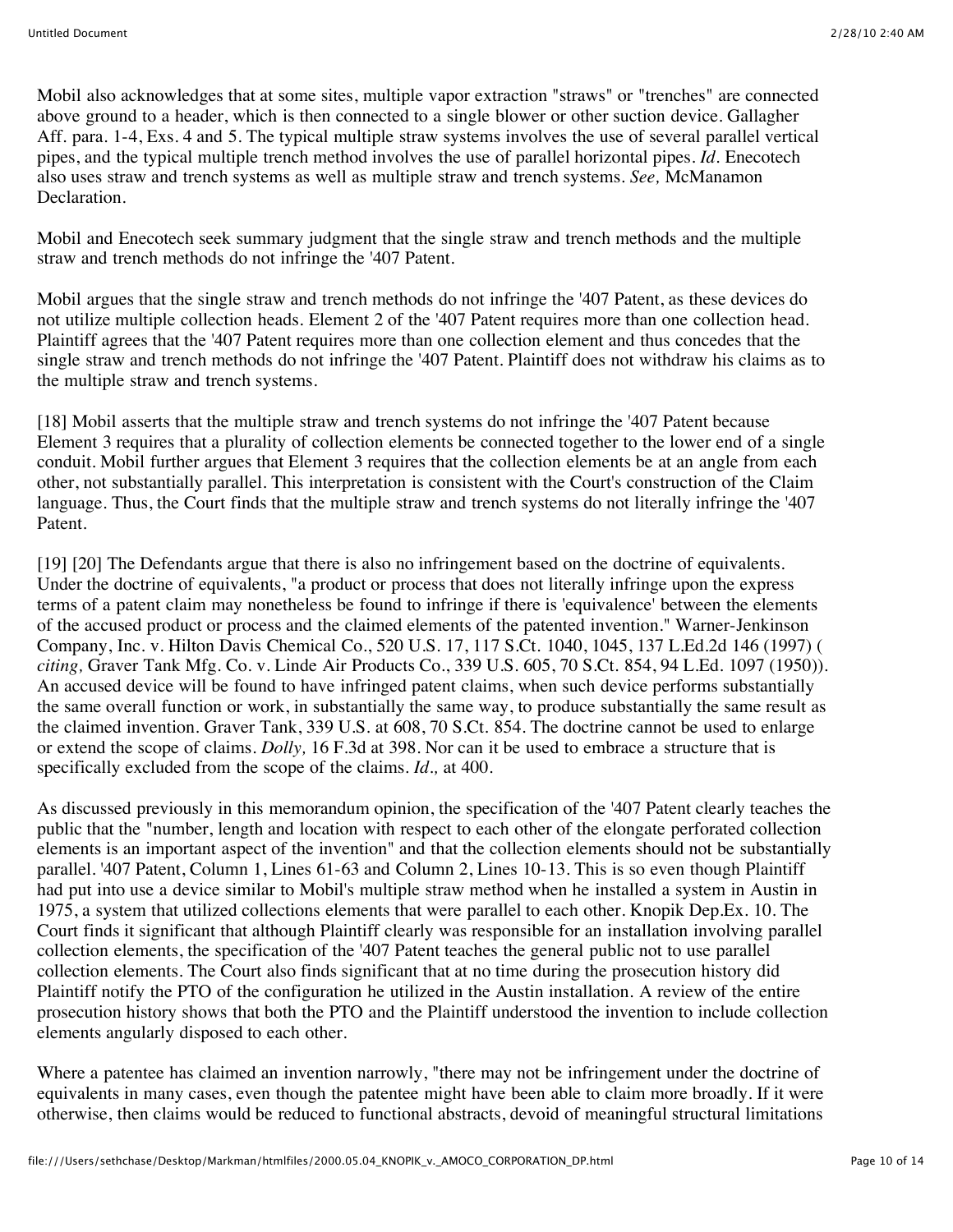on which the public could rely." Sage Products, Inc. v. Devon Industries, Inc., 126 F.3d 1420, 1424 (Fed.Cir.1997). If Plaintiff intended his invention to include parallel collection elements, he could have referred to such system in the specification. Instead he did just the opposite. He explicitly stated that parallel systems should not be used. The law is clear that "as between the patentee who had a clear opportunity to negotiate broader claims but did not do so, and the public at large, it is the patentee who must bear the cost of its failure to seek protection for this foreseeable alteration of its claimed structure." Id. at 1425. Under the circumstances present in this case, the Court finds that Plaintiff cannot now claim that parallel systems infringe the '407 Patent under the doctrine of equivalents.

**II.** '122 Patent

# **A. Claim Construction**

This patent involves one independent claim and one dependent claim.

1. A process for recovering organic liquids such as gasoline from the surface of the water table in underground areas, said process comprising the following steps:

(1) providing an opening in the ground from the ground surface to a point beneath the upper surface of the water table;

(2) positioning within said opening a conduit having a lower end in fluid-tight relationship with a collection head having a closed liquid impermeable lower end portion, an open upper end fitted onto the lower end of said conduit, and a liquid permeable wall portion intermediate said liquid impermeable lower end portion and said upper end;

(3) positioning said collection head so that the liquid permeable wall portion is just above the surface of the water table and the liquid impermeable lower end portion of said collection head is just below the surface of the water table;

(4) connecting the upper end of said conduit to an inlet of a collection vessel having a vapor outlet to permit the removal of air and other gaseous materials but not substantial amounts of liquid from said vessel; and

(5) exhausting air and other gaseous materials from said vessel through said vapor outlet to create less than atmospheric pressure in said vessel whereby to draw organic liquids from the surface of the water table through said conduit into said vessel.

2. The process of claim 1 also including the step of removing gaseous organic vapors from the materials exhausted from said vessel.

# **1. Element 2**

[21] [22] The parties dispute the meanings of the terms "conduit" and "collection head" as used in Element 2.

Plaintiff construes the term "conduit" to mean any device providing a flow path for fluids from below ground to above the ground surface. Defendants argue that "conduit" is a pipe having a generally vertical orientation with its upper end above ground and its lower end below ground in the area of the water table.

The Court construes the term by looking at the ordinary meaning of the claim language and the specification. The ordinary meaning of the term "conduit" is "... 1: a natural or artificial channel through which water or other fluid passes or is conveyed ..." WEBSTER'S THIRD NEW INTERNATIONAL UNABRIDGED DICTIONARY ((C) 1961, 1993) at 474. Plaintiff did not define "conduit" any differently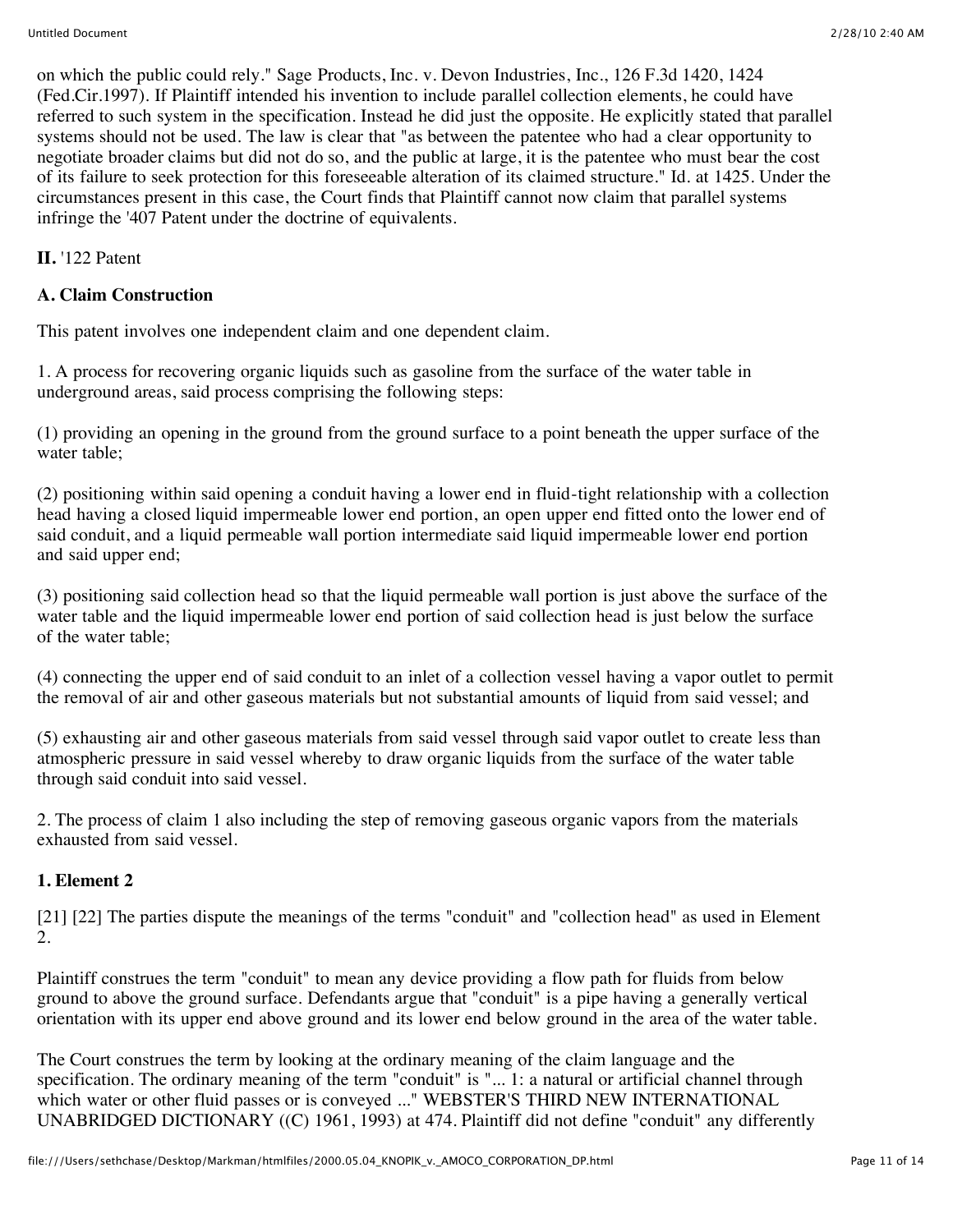in the specification. Accordingly, "conduit" is construed to mean a channel through which liquids are conveyed.

The Court refuses to add the limitation that "conduit" has to be a pipe or that it has to be generally vertical. The Defendants claim that the term "conduit" must be limited to a pipe as Plaintiff makes repeated references in the specification to that the fact that the "conduit" is a pipe. *See e.g.,* Column 3, Lines 21, 32, and 50; Column 4, Lines 23, 26, 29, and 35. However, these references describe only a particular embodiment of the invention and will not be read into the claim. The Court also refuses to add the limitation that the "conduit" has to be generally vertical. This limitation is not found in the ordinary meaning of the term and it is not explicitly provided for in the specification.

The parties also dispute the meaning of "collection head." Plaintiff claims that collection head should be interpreted as including a lower end portion, an upper end portion, and an intermediate, liquid permeable portion. Any structure that includes these three elements would come within the scope of "collection head." The Defendants claim that the term should be construed to mean a separate, relatively small three-part component of the claimed process, to be fitted or connected to the lower end of the conduit. The three parts are a liquid impermeable lower end portion, a fitted upper end, and a liquid permeable wall portion intermediate to said impermeable lower and upper end portions.

The meaning of this term is clearly defined in the claim language and supports Plaintiff's interpretation. The claim provides for "... a collection head having a closed liquid impermeable lower end portion, an open upper end fitted onto the lower end of said conduit, and a liquid permeable wall portion intermediate said liquid impermeable lower end portion and said upper end.... " '122 Patent, Column 6, Lines 2-7.

[23] Finally, as to Element 2, the parties dispute the meaning of the term "positioning." Plaintiff claims that the term means to place or situate, to put in proper position. The Defendants disagree with this broad construction by the Plaintiff. They claim that the term has a more specific meaning due to the limitations put forth in the patent claim.

The Court uses the ordinary meaning of the term "positioning" and the limitations contained in the claim to construe the term. The root of this term is "position." The ordinary meaning of "position" is-"... to put in a or the proper position: PLACE, SITUATE...." WEBSTER'S THIRD NEW INTERNATIONAL UNABRIDGED DICTIONARY ((C) 1961, 1993) at 1770. The claim provides for the following limitation regarding the "position"-"... positioning said collection head so that the liquid permeable wall portion is just above the surface of the water table and the liquid impermeable lower end portion of said collection head is just below the surface of the water table...." '122 Patent, Column 6, Lines 8-12. From this language, the Court concludes that the positioning is limited such that the liquid permeable wall portion of the collection head is just above the water surface and the liquid impermeable portion is just below the water surface.

### **2. Element 4**

[24] The last disputed term is "collection vessel." Plaintiff argues that the term means any structure capable of receiving the fluids removed from below the ground. The Defendants disagree with Plaintiff's broad interpretation of the term. They claim that the term means a relatively large tank that is able to withstand vacuum pressure and it should include an inlet and a vapor outlet.

The Court construes this term by considering the ordinary meaning of the term "vessel", and the limitations provided in the claims and the specifications. The ordinary meaning of "vessel" is "... 2 a: a hollow and usu. cylindrical or concave utensil ... for holding something and esp. a liquid: a receptacle of tight construction sometimes as distinguished from one ... of slack or open construction...." WEBSTER'S THIRD NEW INTERNATIONAL UNABRIDGED DICTIONARY ((C) 1961, 1993) at 2547. The claim contains the limitation that the "collection vessel" has an inlet connected to the conduit and a vapor outlet. '122 Patent,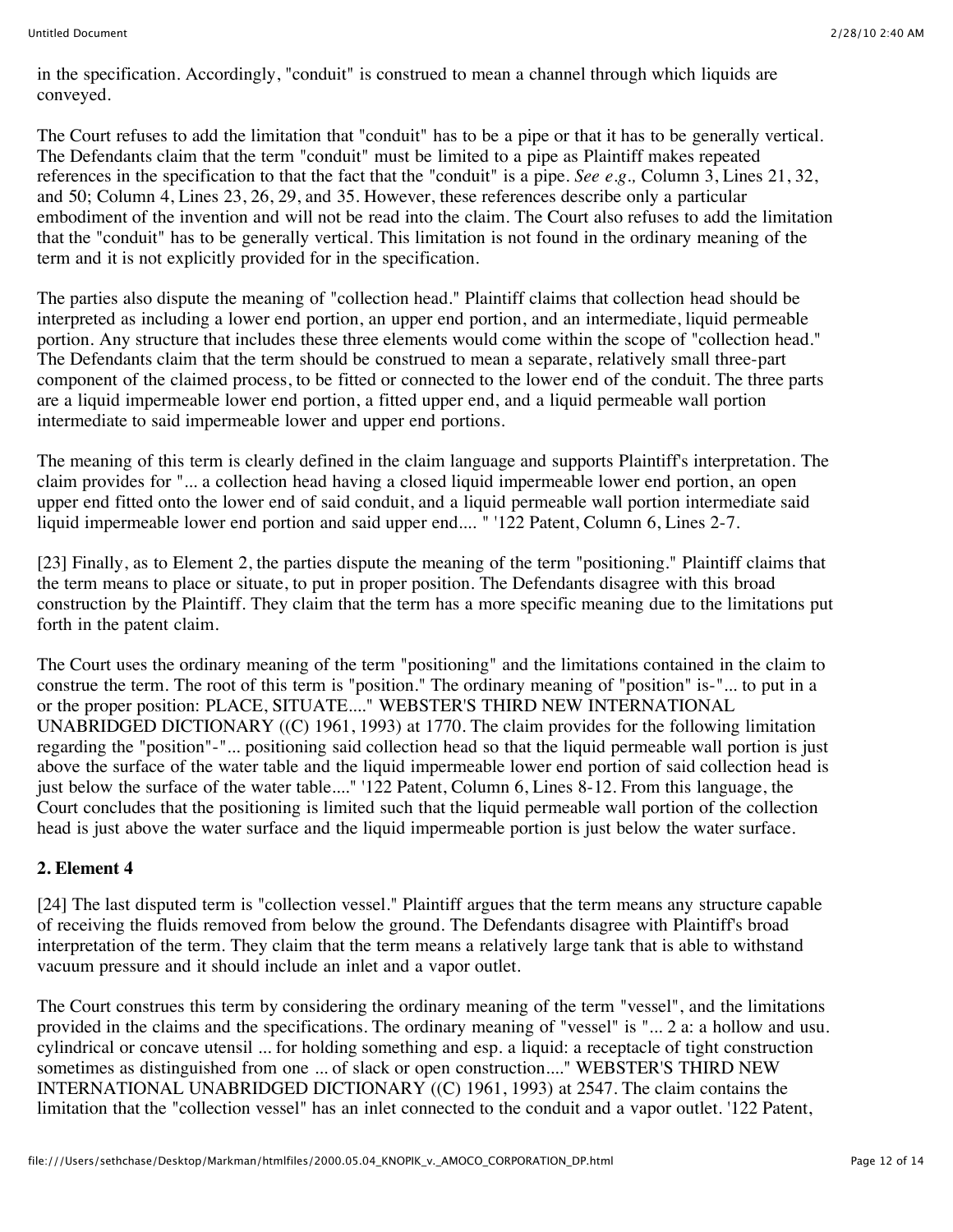Column 6, Lines 13-17. The specification further provides that the vapor outlet is connected to the exhaust means. '122 Patent, Column 2, Lines 2-4. Using the ordinary meaning and the limitations from the claims and specification, the Court concludes that the term "collection vessel" means a hollow utensil of tight construction, with an inlet connecting to the conduit and a vapor outlet connected to the exhaust means.

The Court refuses to read into the term the limitations that the vessel has to be a relatively large tank and capable of withstanding vacuum pressures. The Defendants obtain these limitations from the drawings and the specifications. *See,* Defendant's Joint Memorandum with respect to Claim Construction, page 32. Particular embodiments and examples that appear in the specification are generally not read into the claims. Constant, 848 F.2d at 1571, 7 U.S.P.Q.2d at 1064. The requirement of a relatively large tank is obtained from Figure 1. However, Plaintiff clearly states in his patent that the drawing is a preferred embodiment of his invention. '122 Patent, Column 3, Lines 7-9. In addition, the limitation of a tank capable of withstanding vacuum pressures is also found in the portion of the specification where Plaintiff is describing a preferred embodiment of his invention. '122 Patent, Column 4, Lines 10-14. As the limitations requested by the Defendants are obtained from the preferred embodiments described in the patent, the Court refuses to read these limitations into the definition of the term "collection vessel."

### **B. Mobil and Enecotech's Motions for Summary Judgment for Noninfringement of** the '122 Patent

Mobil argues that it has not infringed the '122 Patent. Mobil asserts that in removing gasoline floating in free product, its consultants do not attempt to skim the gasoline from the top of the water table with vacuum extraction. Rather, a technique is used to pump both the gasoline and water from the ground using a submersible pump. Gallagher Aff. para. 17. Further, Mobil's device does not include a collection head that is connected to a conduit, or that is positioned just at the surface of the water table. Instead, the vapor extraction line has approximately 20 feet of well screen to allow for the collection of vapors. Finally, Mobil asserts that it does not employ a device that has a collection vessel that collects liquid gasoline. Rather, its device has a vapor extraction line that is connected to a condensate separator, which is intended to collect water that condenses out of the vapor stream. Id. para. 18, Ex. 2. Mobil thus argues that the accused device does not infringe the '122 Patent as Elements 2-5 are not met.

Through his expert Dr. Sandor C. Csallany, Plaintiff asserts that Mobil does utilize a device that infringes Claim 1 of the '122 Patent. He asserts that the device does have a collection head as defined in the '122 Patent: the well screen is liquid permeable and the cap at the end of the slotted screen is liquid impermeable. The upper portion of the liquid permeable portion is attached to a liquid permeable well casing, or the conduit, which is in turn connected to a vacuum line. Csallany Decl. para. 13. Dr. Csallany further asserts that the collection head is placed relative to the water table "which every hydrologist knows fluctuates, such that at various times the water level is substantially at junction between the liquid permeable and impermeable portions of the collection head." Id. He further asserts that disposing a collection head within the expected normal limits of fluctuation will result in the collection head being "positioned" as required in Element 3.

[25] The Court finds that Mobil has not infringed Claim 1 of the '122 Patent. As previously noted above, the language of the claim is very specific with respect to the positioning of the collection head. It must be so positioned that the "liquid permeable wall portion is just above the surface of the water table and the liquid impermeable lower end portion of said collectionhead is just below the surface of the water table." The Gallagher Aff., Ex. 2 and the declaration of Dr. Csallany both establish that the device utilized by Mobil does not have a collection head that is so positioned.

Nor does Mobil's device infringe under the doctrine of equivalents. Mobil's device pumps both water and gasoline out of the ground, rather than skim the water table to remove only gasoline.

In support of its motion for summary judgment as to noninfringement of the '122 Patent, Enecotech has